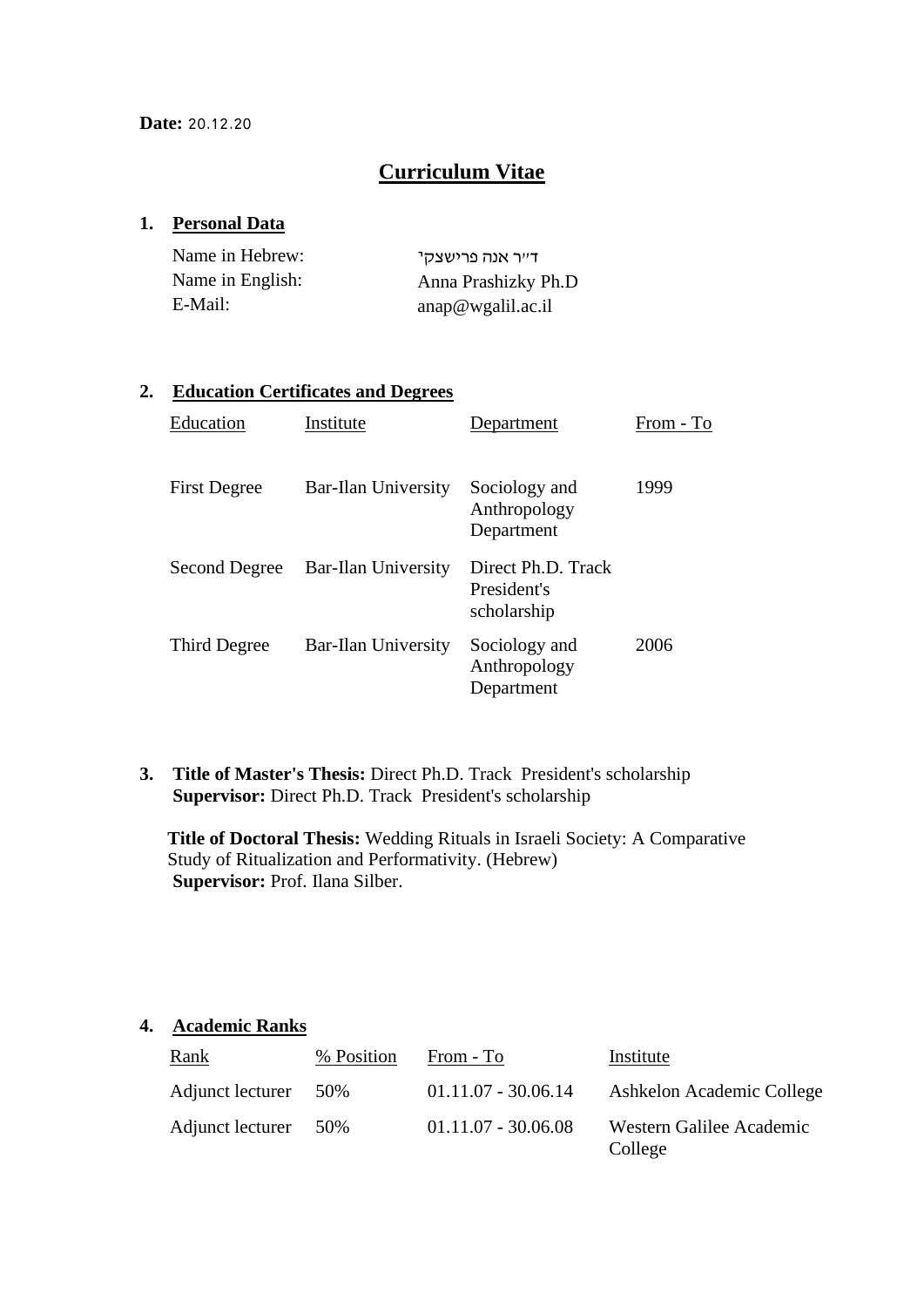| Adjunct lecturer | 50%  | $01.11.11 - 30.10.14$ | Western Galilee Academic<br>College |
|------------------|------|-----------------------|-------------------------------------|
| Lecturer         | 100% | $01.11.14 - 20.01.16$ | Western Galilee Academic<br>College |
| Lecturer         | 100% | $21.01.16 - 31.08.19$ | Western Galilee Academic<br>College |
| Senior lecturer  | 100% | $01.09.19$ - present  | Western Galilee Academic<br>College |

# **5. Active Participation in Conferences (Only from 2001)**

## **International Conferences**

| Date        | Name of<br>Conference                                         | Place of<br>Conference                                                | Subject of<br>Lecture/Discussion                                                                                        | Role                  |
|-------------|---------------------------------------------------------------|-----------------------------------------------------------------------|-------------------------------------------------------------------------------------------------------------------------|-----------------------|
| 13-15.8.11  | Immigrants<br>and Civil<br>society                            | University of<br>Turku, Finland                                       | Strangers in the New<br>Homeland:<br>Gendered<br>Citizenship among<br>non-Jewish<br><b>Immigrant Women</b><br>in Israel | Lecturer<br>(English) |
| 12.06.2017. | 3rd Annual<br>international<br>conference on<br>anthropology, | Athens institute<br>for education and<br>research. Athens,<br>Greece. | "Celebrating<br>memory and<br>belonging of young<br>Russian immigrants<br>in urban space"                               | Lecturer<br>(English) |
| 14.08.2018. | ASA, Annual<br>Meeting,                                       | Philadelphia,<br><b>USA</b>                                           | Invented ritual in<br>migration: New Year<br>among generation<br>1.5 of Russian<br><b>Israelis</b>                      | Lecturer<br>(English) |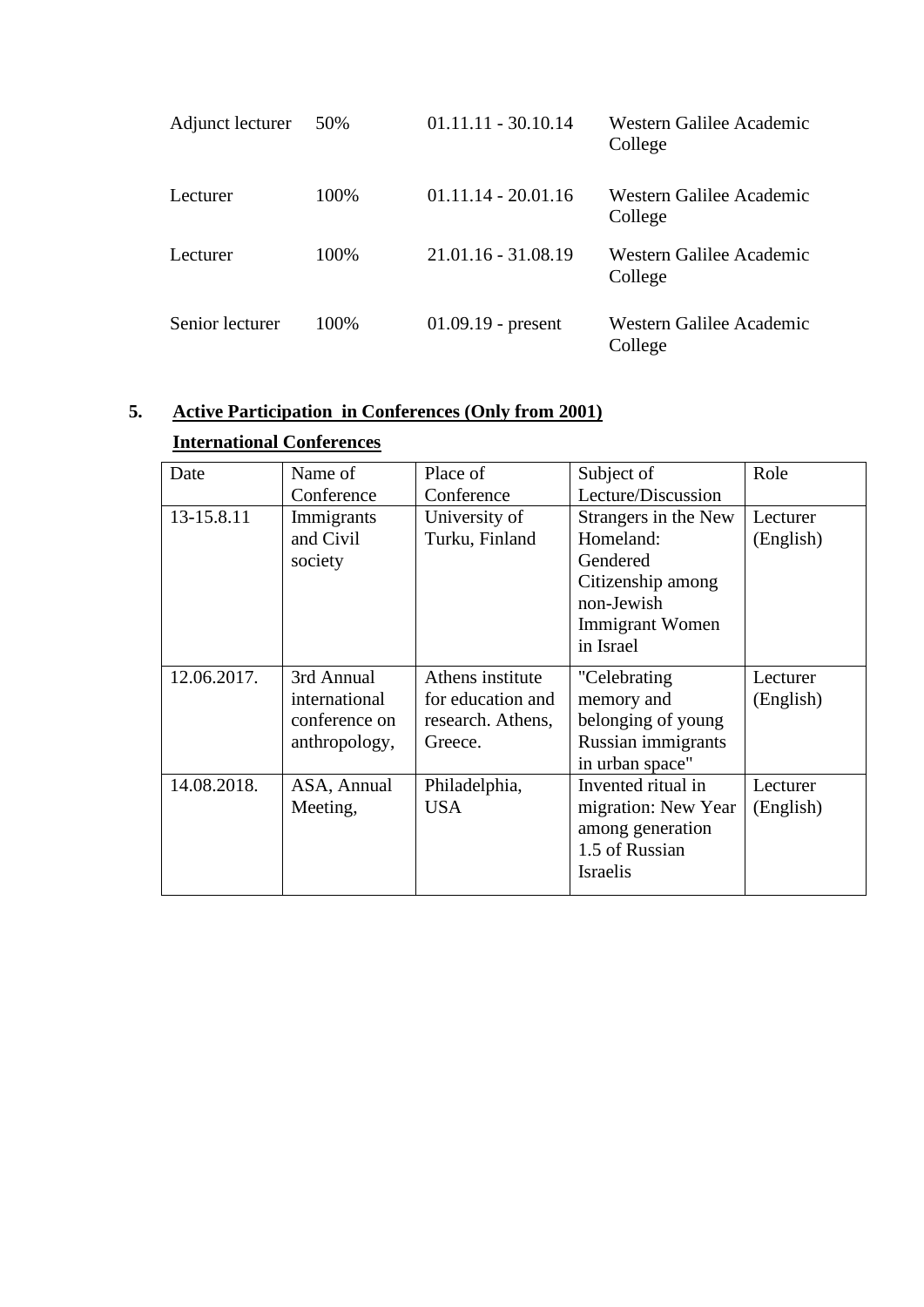### **Local Conferences**

| Date        | Name of<br>Conference                                                                           | Place of<br>Conference                                                               | Subject of<br>Lecture/Discussion                                                                                                           | Role                  |
|-------------|-------------------------------------------------------------------------------------------------|--------------------------------------------------------------------------------------|--------------------------------------------------------------------------------------------------------------------------------------------|-----------------------|
|             |                                                                                                 |                                                                                      |                                                                                                                                            |                       |
| 22.05.2008  | Conference of<br><b>Israel</b><br>Anthropologic<br>al Society                                   | Beit-Berel<br>College                                                                | Breaking of the<br>Glass in Jewish<br>Weddings: The New<br>Tendencies                                                                      | Lecturer<br>(Hebrew)  |
| 28.02.2012  | Conference of<br><b>Israel</b><br>Sociological<br>Society                                       | Hebrew<br>University,<br>Jerusalem                                                   | Gender citizenship<br>of Russian women in<br>Israel                                                                                        | Lecturer<br>(Hebrew)  |
| 20.03.2012  | Conference of<br>New Age                                                                        | Haifa University                                                                     | Between tradition<br>and innovation in<br>Jewish alternative<br>weddings and<br>funeral rituals in<br>Israel                               | Lecturer<br>(Hebrew)  |
| 28.05.2012  | International<br>Research<br>Workshop -<br><b>New</b><br>Religiosity in<br>Migration            | <b>Ben-Gurion</b><br>University of the<br>Negev, Beer-<br>Sheba                      | Gender and<br>Symbolic<br>Citizenship among<br>Non-Jewish<br>Immigrants from the<br>former Soviet Union<br>in Israel                       | Lecturer<br>(English) |
| 24.02.2015  | Conference of<br><b>Israel</b><br>Sociological<br>Society                                       | <b>Kinneret College</b>                                                              | Cultural Capital in<br>Migration                                                                                                           | Lecturer<br>(Hebrew)  |
| 24.05.2016  | The 4th<br>Ruppin<br>International<br>Conference on<br>Immigration<br>and Social<br>Integration | Ruppin Academic<br>Center                                                            | <b>Celebrating Memory</b><br>and Belonging:<br><b>Young Russian</b><br>Israelis Claim their<br>Unique Place in Tel-<br>Aviv's Urban Space, | Lecturer<br>(English) |
| 26.12.2016. | The Jewish<br>family<br>confronting<br>crisis in<br>modern times<br>$(1800 - 2017).$            | <b>Western Galilee</b><br>Academic<br>College. Israel                                | Gender and cultural<br>citizenship among<br>non-Jewish<br>immigrants from<br>FSU in Israel.                                                | Lecturer<br>(English) |
| 18.10.2017  | International<br>conference -<br>Ways of<br>remembering,<br>ways of<br>forgetting:              | University of<br>Venice GDRI<br>SAJ, Hebrew<br>University of<br>Jerusalem,<br>Israel | "Old-country<br>holidays as anchors<br>of collective<br>memory and social<br>identity: Young<br>Russian immigrants                         | Lecturer<br>(English) |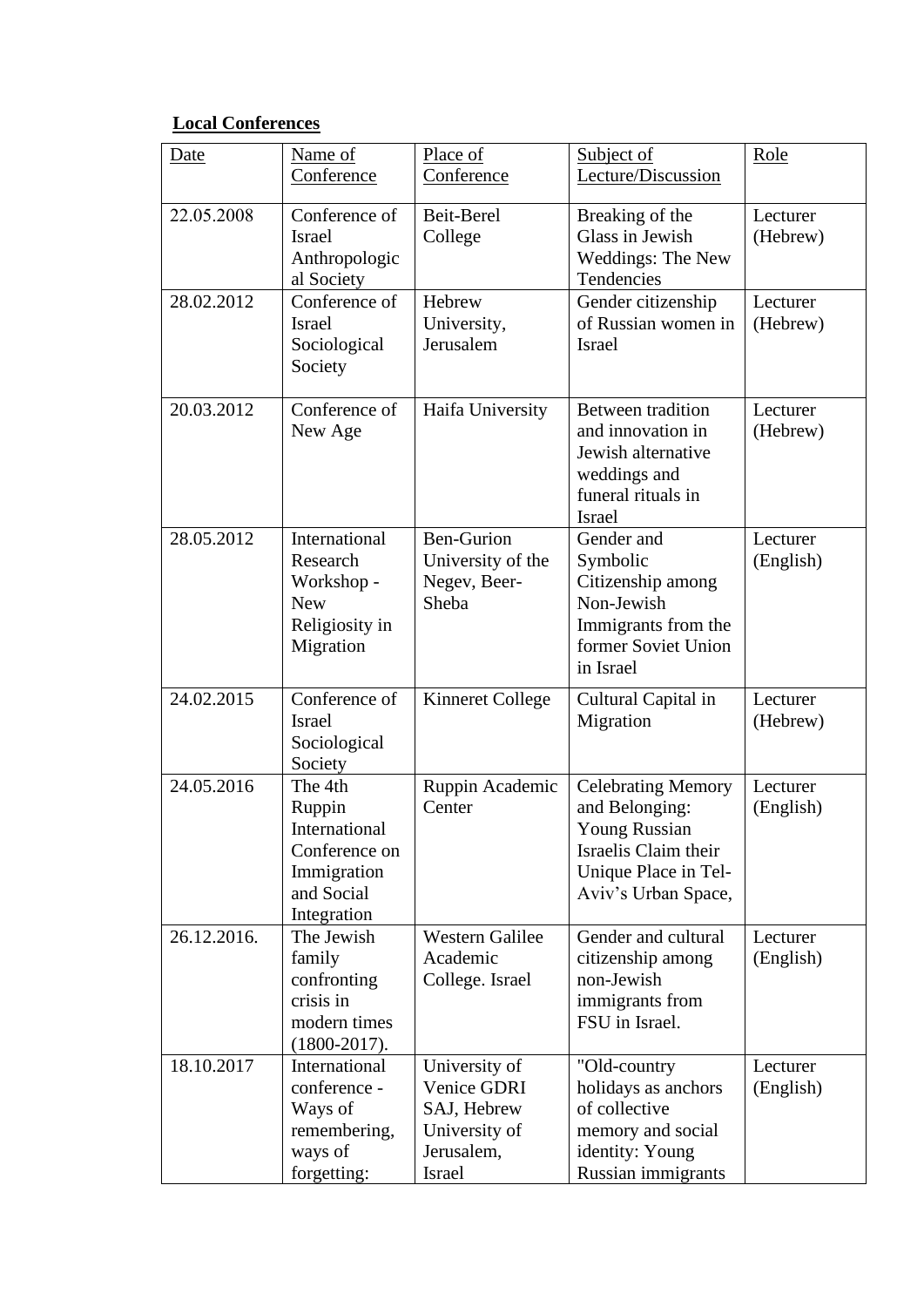| Date       | Name of<br>Conference                                                                 | Place of<br>Conference                                                                                                                            | Subject of<br>Lecture/Discussion                                                               | Role                                                                                       |
|------------|---------------------------------------------------------------------------------------|---------------------------------------------------------------------------------------------------------------------------------------------------|------------------------------------------------------------------------------------------------|--------------------------------------------------------------------------------------------|
|            | Diasporas in<br>and out of<br>Israel,                                                 |                                                                                                                                                   | celebrate Gregorian<br>New Year (Novy<br>God) in Israel".                                      |                                                                                            |
| 11.06.2018 | International<br>conference -<br>Religious<br>Freedom and<br>Religious<br>Minorities. | The Begin-Sadat<br>Center for<br>Strategic Studies,<br>the Yehuda Avner<br>Chair of Religion<br>and Politics. Bar-<br>Ilan University,<br>Israel. | "Russian Israelis and<br>Religion: The new<br>social protest of the<br>1.5 generation."        | Lecturer<br>(English)                                                                      |
| 22.01.2019 | Conference of<br><b>Israel</b><br>Sociological<br>Society                             | Haifa University                                                                                                                                  | Ethnic fusion in<br>migration: The new<br>Russian-Mizrahi<br>pop-culture hybrids<br>in Israel. | Lecturer<br>(Hebrew)                                                                       |
| 26.05.2019 | Conference of<br><b>Israel</b><br>Anthropologic<br>al Society                         | <b>Ben-Gurion</b><br>University                                                                                                                   | Russian-Mizrahi<br>pop-culture in the<br>urban space of Israel<br>periphery                    | Lecturer<br>(Hebrew)                                                                       |
| 25.02.2020 | Conference of<br><b>Israel</b><br>Sociological<br>Society                             | Bar-Ilan<br>University                                                                                                                            | Ethnic provocation                                                                             | Organaizer of<br>the seccion<br>about<br>Russian<br>immigrants<br>and Lecturer<br>(Hebrew) |
| 26.02.2020 | Conference of<br><b>Israel</b><br>Sociological<br>Society                             | Bar-Ilan<br>University                                                                                                                            | Cultural Hybridity:<br>the Russian-Mizrahi<br>popular culture in<br><b>Israel</b>              | Lecturer<br>(Hebrew)                                                                       |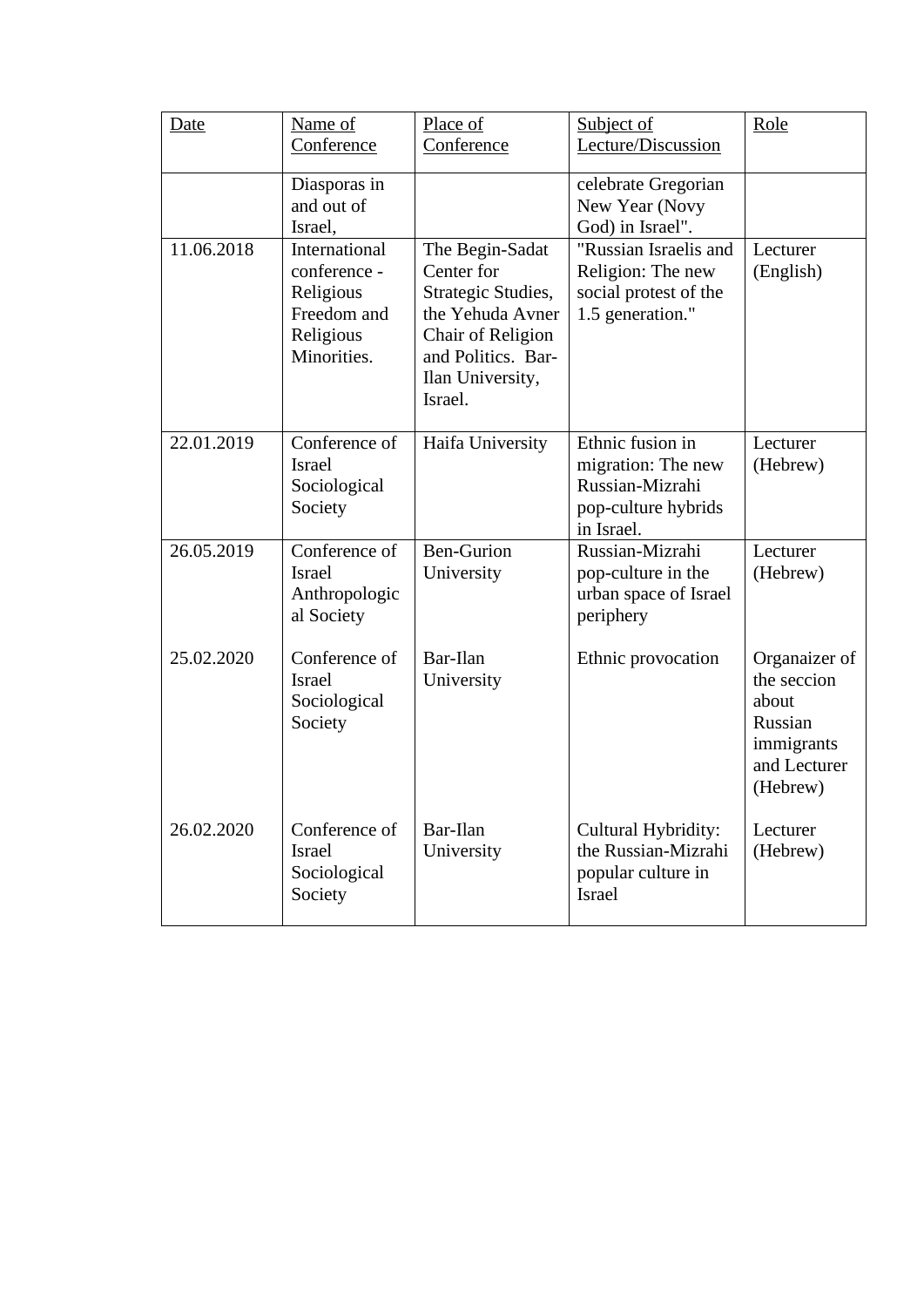#### **Organization of Conferences or Sessions**

| Date       | Name of<br>Conference | Place of<br>Conference | Role               |
|------------|-----------------------|------------------------|--------------------|
| 15.04.2019 | Conference of         | Western Galilee        | Organizer          |
|            | researchers           | college                | with Shlomit Manor |
| 21.06.2020 | Conference of         | <b>Western Galilee</b> | Organizer          |
|            | researchers           | college                | with Shlomit Manor |

#### **6. Positions Held**

| From-To          | Institute                        | Position         | % Position |
|------------------|----------------------------------|------------------|------------|
| 2007-2011        | Ashkelon Academic College        | Adjunct lecturer | 50%        |
| 2008             | Western Galilee Academic College | Adjunct lecturer | 50%        |
| $2011$ – present | Western Galilee Academic College | Lecturer         | 100%       |

#### **7. Additional Professional Experience (Public Positions)**

2006-Present: Managing Editor of *Sociological Papers Journal* published by Sociological Institute for Community Studies in Bar-Ilan University. Series Editor: Larissa Remennick. http://www.socpapers.org/

#### **8. Scientific Areas of Specialization**

Sociology of Immigration, Russian Immigrants in Israel, Anthropology of Rituals

#### **9. Miscellaneous**

My contribution to the college can be summed up by the organization of events in cooperation with Dean of students and the conference of the researchers in the college. During this academic year I organized two cultural events for the students from multi-disciplinary department: the concert of the band named "Three women – three mother tongues" and the event with participation of four social activists from 1.5 Generation of Russian immigrants. The central topic of these events is the multiculturalism in Israel society. Additionally, together with Shlomit Manor we organized researchers conference of lecturers from the Western Galilee College.

I have been appointed by the head of the Sociology department for marketing the department, and I have been active in explaining to the students about discipline of Sociology and the possibilities of studies. I work as a connecting link between the college marketing unit and the sociology department.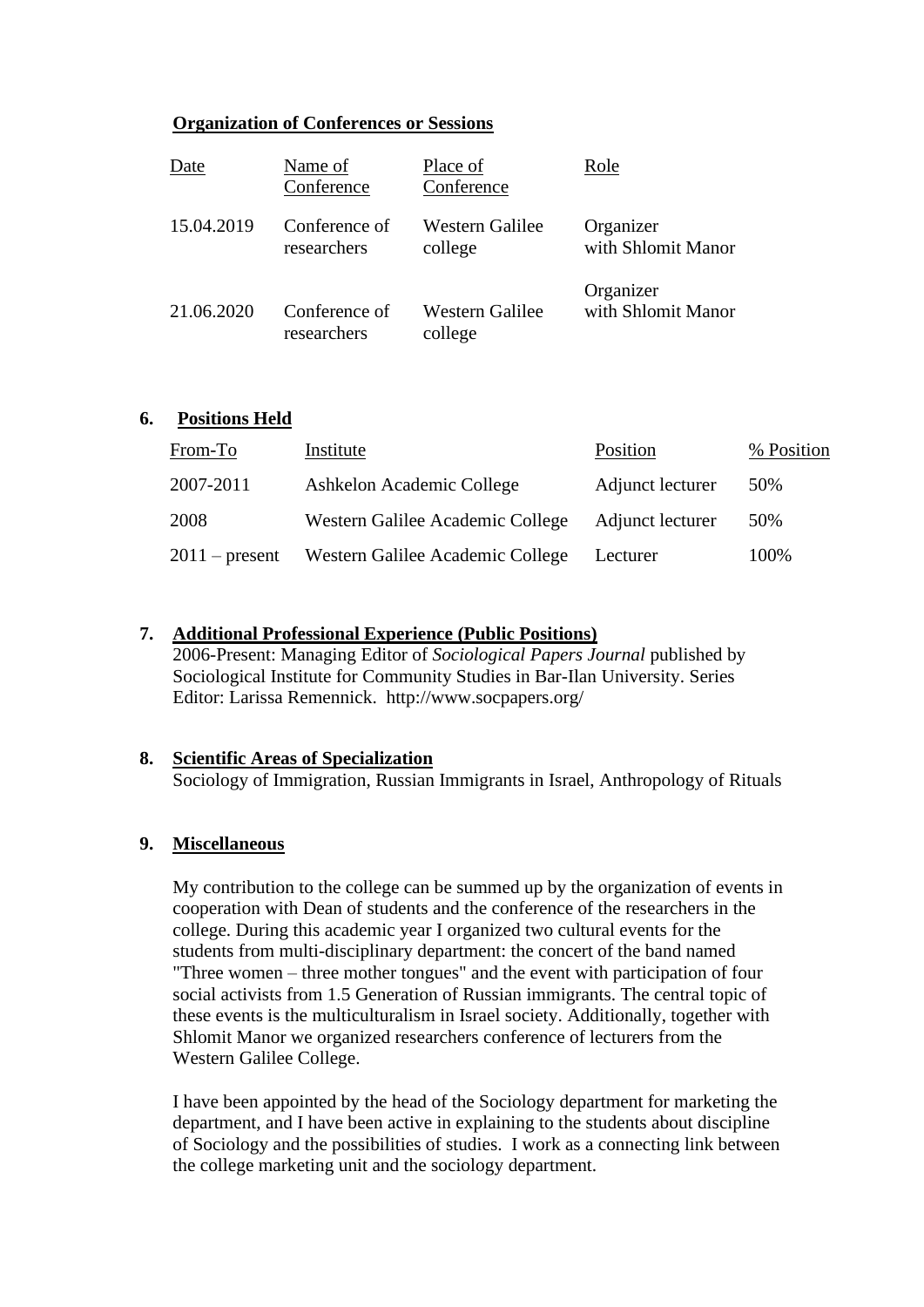#### **10. Academic Profile**

This is my most important article published till today, that touches field of intercultural interaction :

**Prashizky. A**. (2019). Ethnic fusion in migration: The new Russian-Mizrahi popculture hybrids in Israel. *Ethnicities*.

My main research interests include anthropology of rituals and public events; immigration, ethnic identity and acculturation experiences of post-Soviet Jewry in Israel. During last years I have been working in collaboration with Prof. Larissa Remennick from Bar-Ilan University in the Sociological Institute for community studies.

My research concentrates on the 1.5 generation of Russian speaking Jews in Israel and different aspects of their integration in Israel society. My future projects are dealing with ethnographic study of the Russian art, poetry, music and festivals produced by these young Russian immigrants in Israel.

Additionally, I am working now on two new projects. The first one focuses on the analysis of the relationships between Russian immigrants and Mizrahi Jews in the frame of development towns in Israel periphery. The second one is dedicated to the issue of new feminism of young Russian speaking women from the 1.5 generation.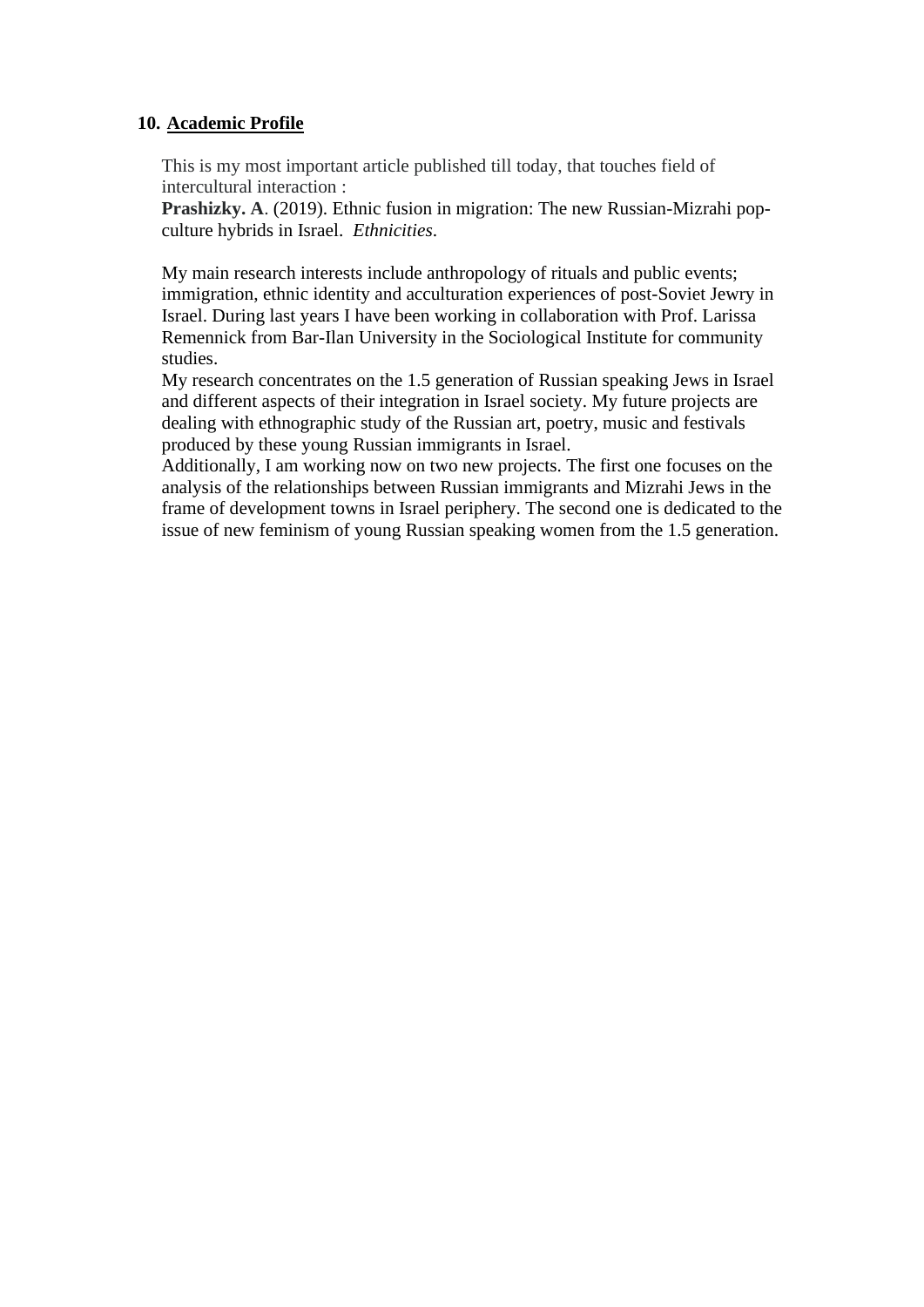### **Publications**

#### Anna Prashizky Ph.D

### **Articles in Refereed Journals**

### **Published**

- 1. **Prashizky, A.** (2008). Breaking the Glass: Dynamic Tendencies in Performing Practice of Modern Jewish Orthodox and Alternative Weddings. *Sociological Papers, 13*, 89-110. (English).
- 2. **Prashizky, A.** (2009). Changing Women's Roles in Jewish Alternative Weddings in Modern Israel. *Sociological Papers*, *14*, 82-102. (English)
- 3. **Prashizky, A.** (2011). Constructing a Collective Memory in the Arena of Jewish Orthodox and Alternative Weddings Rituals. *Megamot, Behavioral Sciences Journal*, *48(1),* 86-108. (Hebrew).
- 4. Remennick, L., & **Prashizky, A.** (2012). Russian Israelis and religion: What has changed after twenty years in Israel*? Israeli Studies Review, 27(1),* 55-77. (English)
- 5. **Prashizky, A.,** & Remennick, L. (2012). Strangers in the New Homeland: Gendered Citizenship among non-Jewish Immigrant Women in Israel. *Women's Studies International Forum*, *35(3),* 173-183 (English).
- 6. **Prashizky, A.** (2012). I feel as if I was born in Israel: Gendered Citizenship among non-Jewish Immigrant women from the former Soviet Union in Israel. *Social Issues in Israel*, *14*, 174-207. (Hebrew).
- 7. **Prashizky, A.** (2013). Friends and Celebrities as Alternatives to Rabbis: The New Authority of Officiants at Secular Israelis' Alternative Wedding Ceremonies. *Megamot, Behavioral Sciences Journal, 49(1),* 28-58. (Hebrew).
- 8. **Prashizky, A.,** & Remennick, L. (2014). Gender and cultural citizenship among non-Jewish immigrants from the former Soviet Union in Israel. *Citizenship Studies*, *18(3-4),* 365-383. (English).
- 9. **Prashizky, A.** (2014). Inventing Jewish Rituals: Non-Orthodox Marriage and Funeral Rites in Israel. *Iyunim Bitkumat Israel* (Thematic Series – Beyond Halacha, Secularism, Traditionalism and New Age Culture in Israel), *7*, 242- 283. (Hebrew).
- 10. **Prashizky, A.,** & Remennick, L. (2015). Cultural Capital in Migration: *Fishka* Association of Young Russian-Speaking Adults in Tel-Aviv, Israel. *Journal of Intercultural Studies, 36(1),* 17-34. (English).
- 11. **Prashizky, A.,** & Remennick, L. (2015). Cultural Capital in Migration: *Fishka* Association of Young Russian-Speaking Adults in Tel-Aviv, Israel, *Israel Sociology*, *17(1),* 121-145. (Hebrew).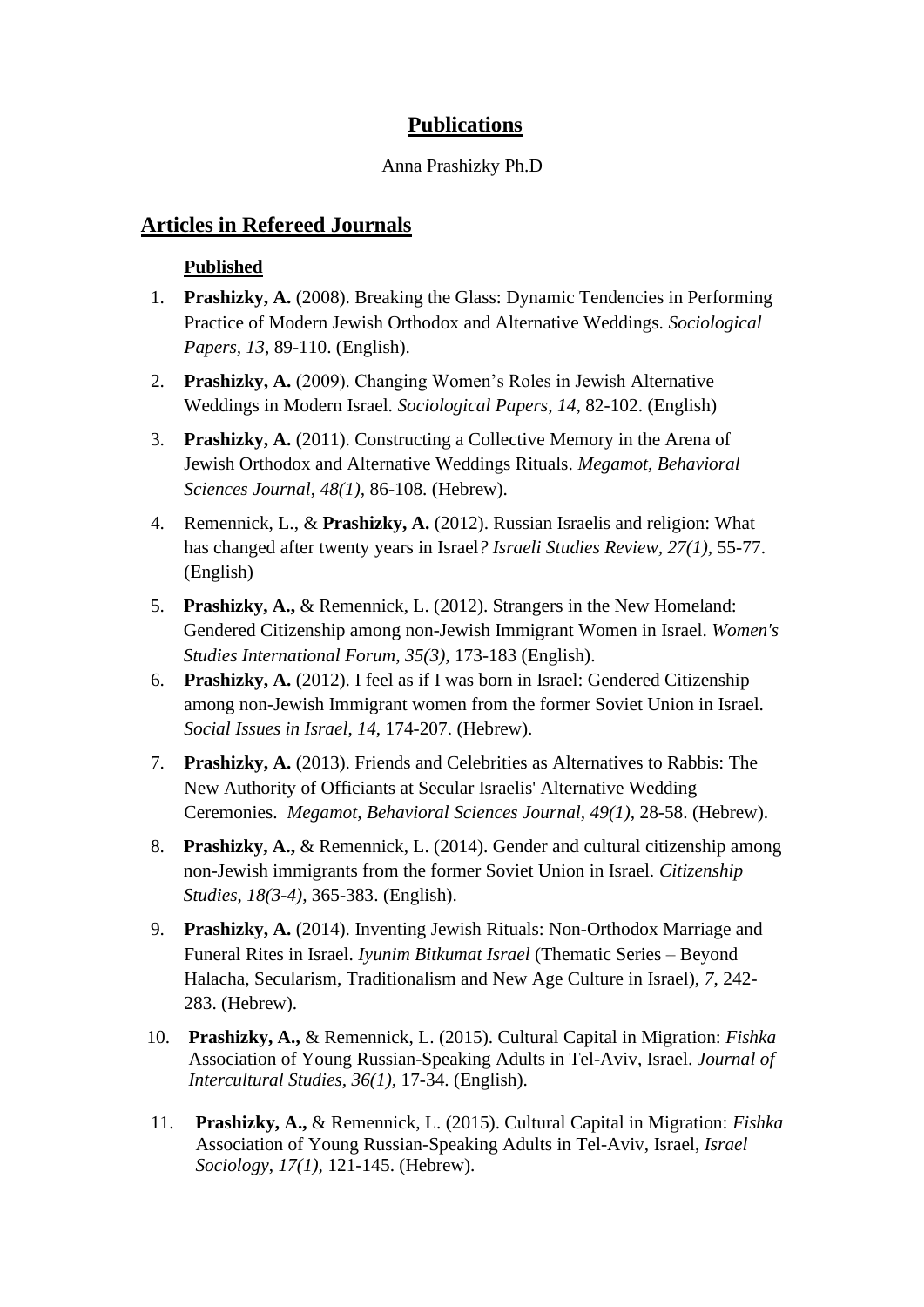- 12. **Prashizky, A**., & Remennick, L. (2016). Weddings in the Town Square: Young Russian Israelis Protest the Religious Control of Marriage in Tel-Aviv. *City and Community. The Journal of American Sociological Association.*  15(1): 44-63. (English).
- 13. **Prashizky A**., & Remennick, L. (2017). Ethnic awakening of young Russian immigrants in Israel: The first signs of Russian protest. *Iyunim Bitkumat Israel*, 27: 7-49 (Hebrew).
- 14. **Prashizky, A**., & Remennick, L. (2018). Celebrating Memory and Belonging: Young Russian Israelis Claim their Unique Place in Tel-Aviv's Urban Space. *Journal of Contemporary Ethnography*.47(3): 336-366. (English).
- 15. Remennick, L. and **A. Prashizky.** (2019). "Generation 1.5 of Russian Israelis: Integrated but Distinct". *Journal of Modern Jewish Studies,* 18(3):263-281*.* (English)
- 16. Remennick, L. and **A. Prashizky.** (2019). "Subversive Identity and Cultural Production by the Russian-Israeli Generation 1.5". *European Journal of Cultural Studies,* 22(5-6):925-941 (English).
- 17. **Prashizky. A**. (2019). Ethnic fusion in migration: The new Russian-Mizrahi pop-culture hybrids in Israel. *Ethnicities*. First published February 7, 2019 <https://journals.sagepub.com/doi/10.1177/1468796819827452>
- 18. **Prashizky A.** (2020). Homeland Holidays as Anchors of Immigrant Ethnicity: New Year Celebration among Young Russian Israelis. Social Identities: Journal for the Study of Race, Nation and Culture, 26(1):16-30 (English).
- 19. **Prashizky A.** (2020). Immigrants' Ethnic Provocation in the Art Created by the Russian-Israeli Generation 1.5. *Ethnic and Racial Studies ,*Online first (English). <https://www.tandfonline.com/doi/abs/10.1080/01419870.2020.1737721>

#### **Articles Accepted for Publication:**

- 20. **Prashizky. A.** On Generation Citizenship: The New Russian Protest among Young Immigrant Adults in Israel. Israel History (English).
- 21. **Prashizky A.** and L. Remennick . "Generation 1.5 of Russian Israelis: The social portrait. *Hagira* (Hebrew).